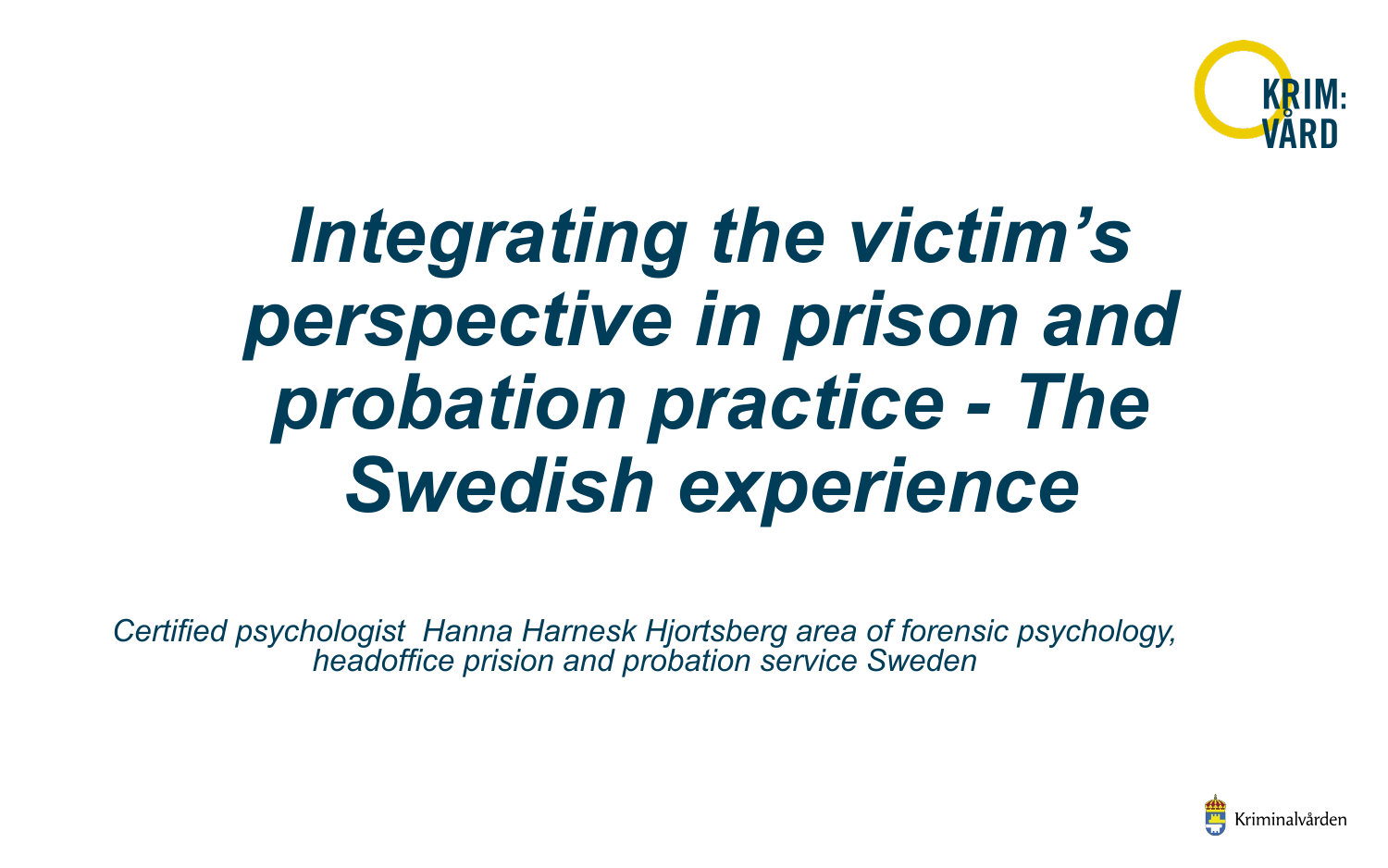

#### **Balance between 2 sometimes conflicting aspects of the best interest of the child**

- The child´s right to contact with the parent
- The child´s right to protection from the parent

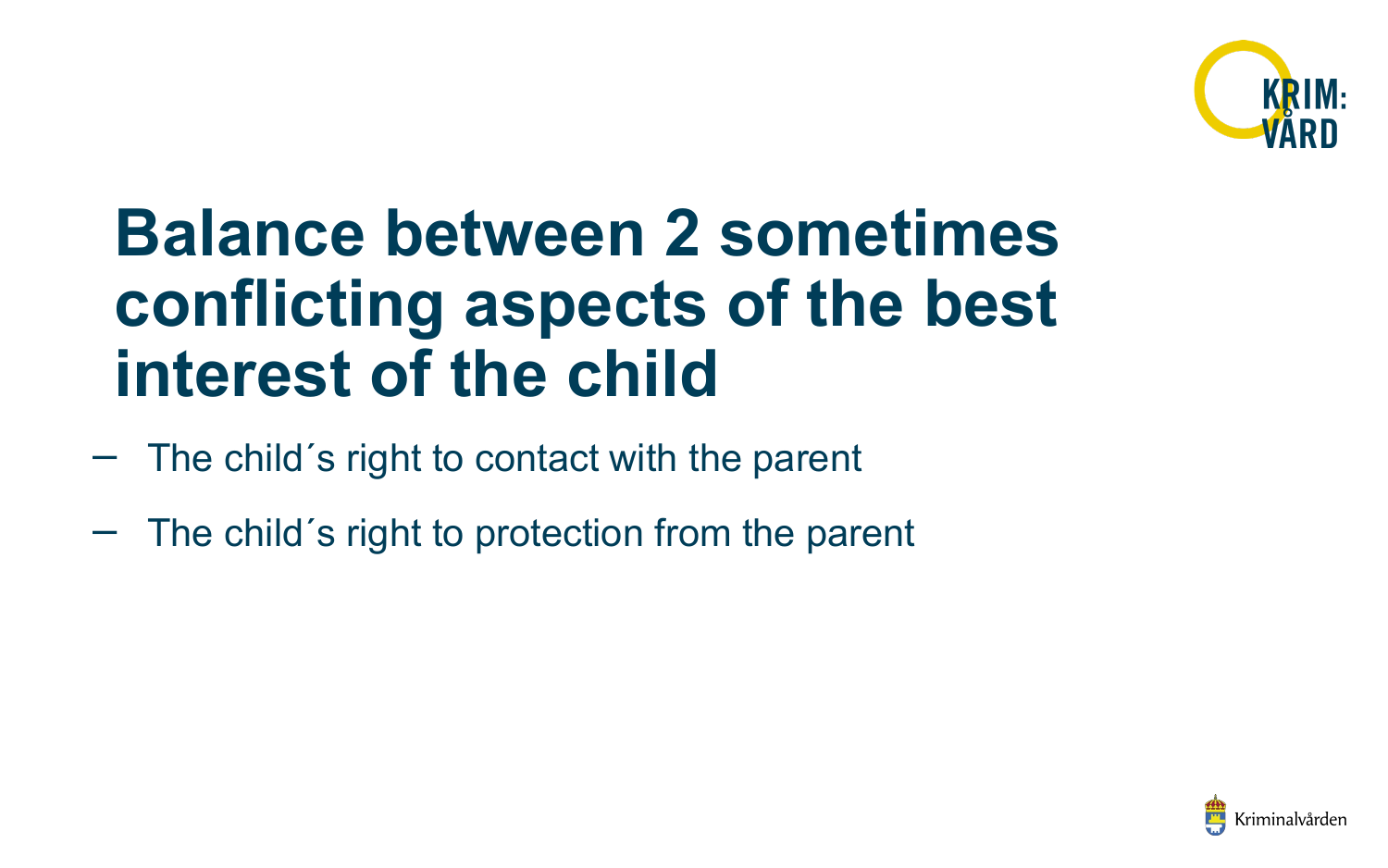

## **Victim´ s protection assignment**

- Contribute in meetings between victim´s and convicted offenders
- Limit destructive contacts based on applicable legislation; such as risk of injury/harm, security for the victim or others , or when its considered to counteract the inmates re-integration into society

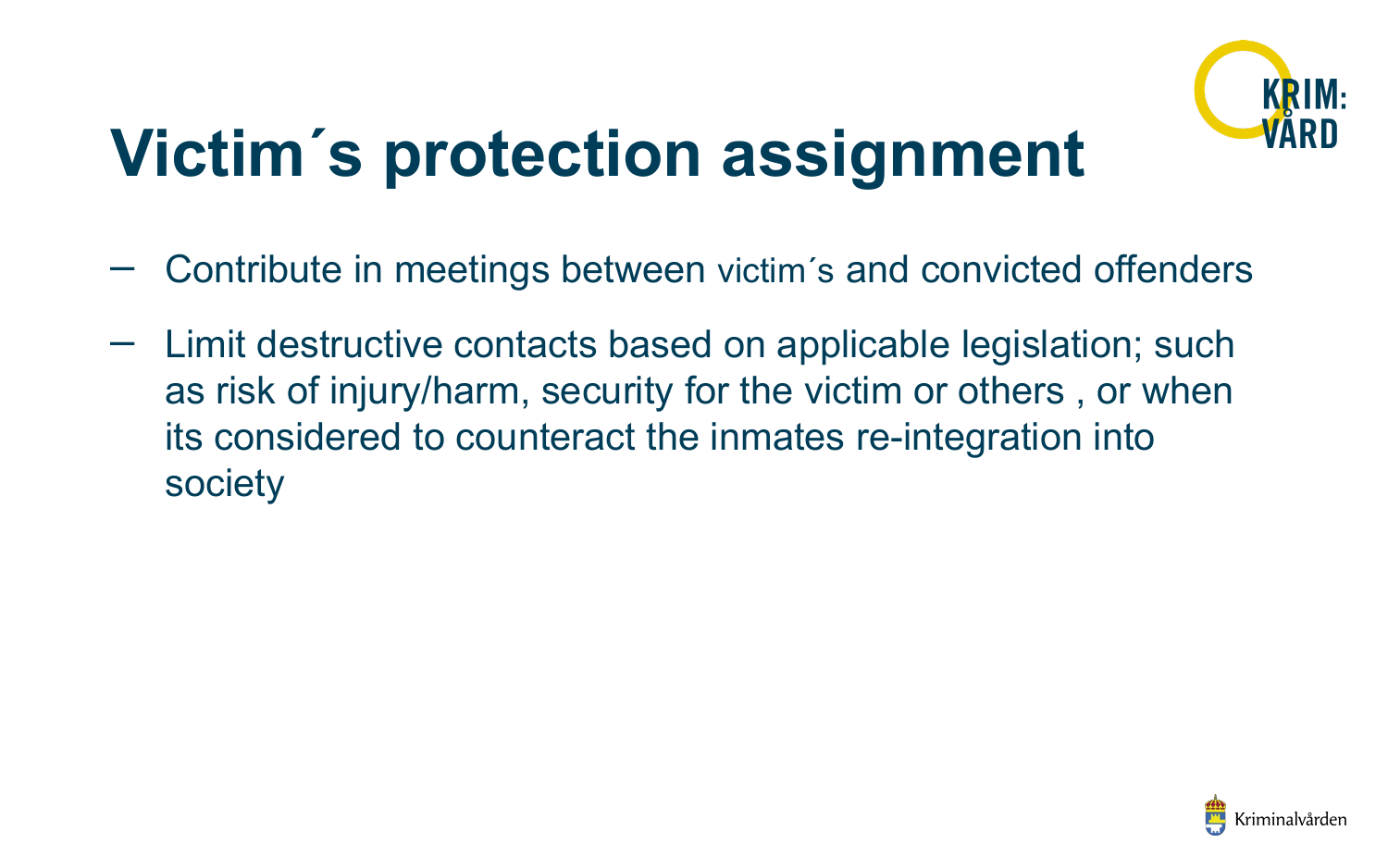

- Tells seldom voluntarily
- **See the conditions** • Needs a long time to be able to tell
- Only what is documented
- Missing words
- Not aware
- Shame, guilt
- Threats, fear of consequences
- normalized to violence

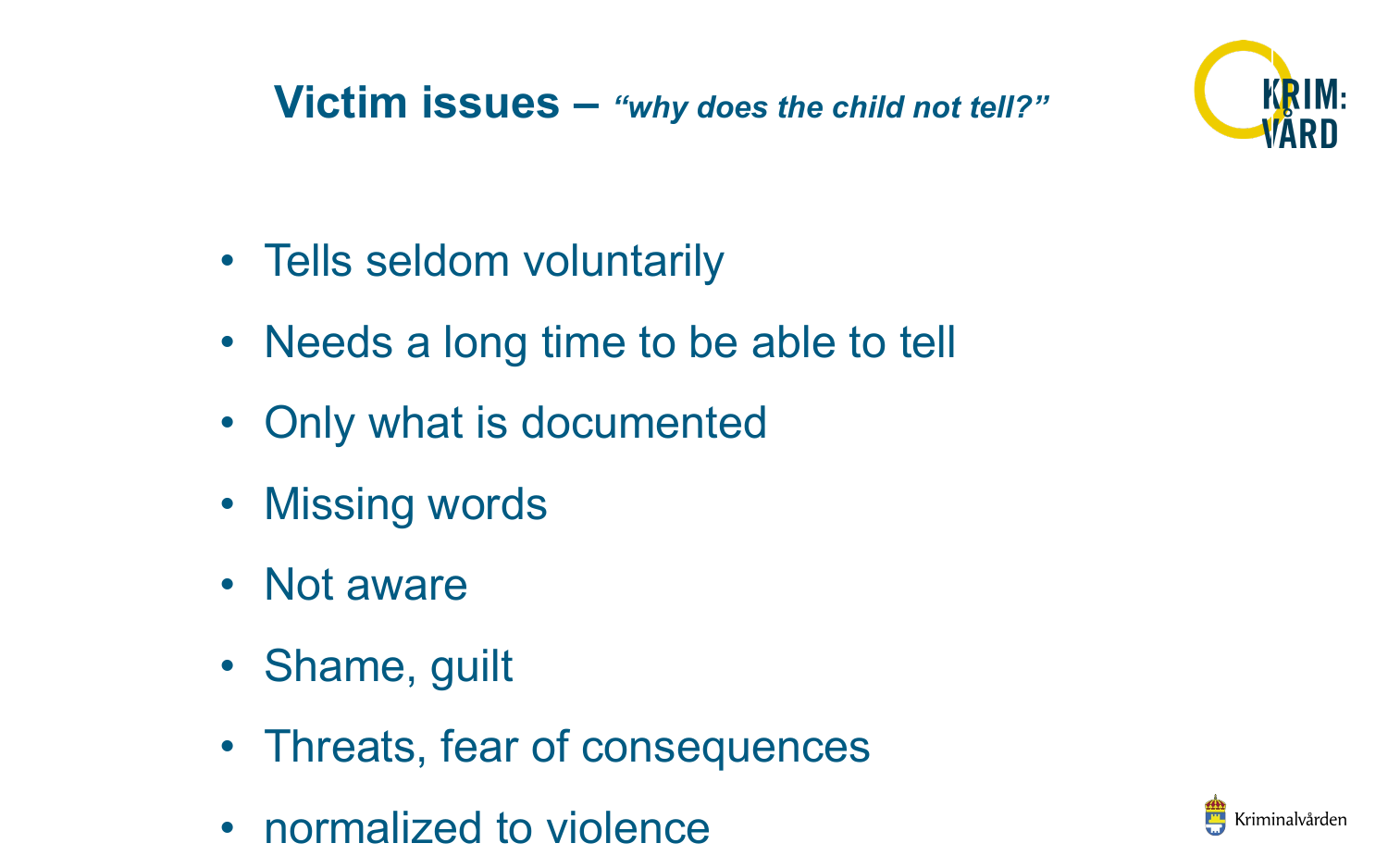### **Meetings between offenders and victim´ s**



- Meetings can only bee arranged based on the victim's best interest and with the victim´s best intrest in mind
- The benefits for the victim´s has been obvious. Reduce fear, deal with practical issuse, questions about the crime, clear out uncertienties concerning the future or plans for common children. Regarding custady related issues and so on
- (Secondary) benefits for the treatment of the offenders such as the possibility for the offender too take responsibility for the crime and its consequensies

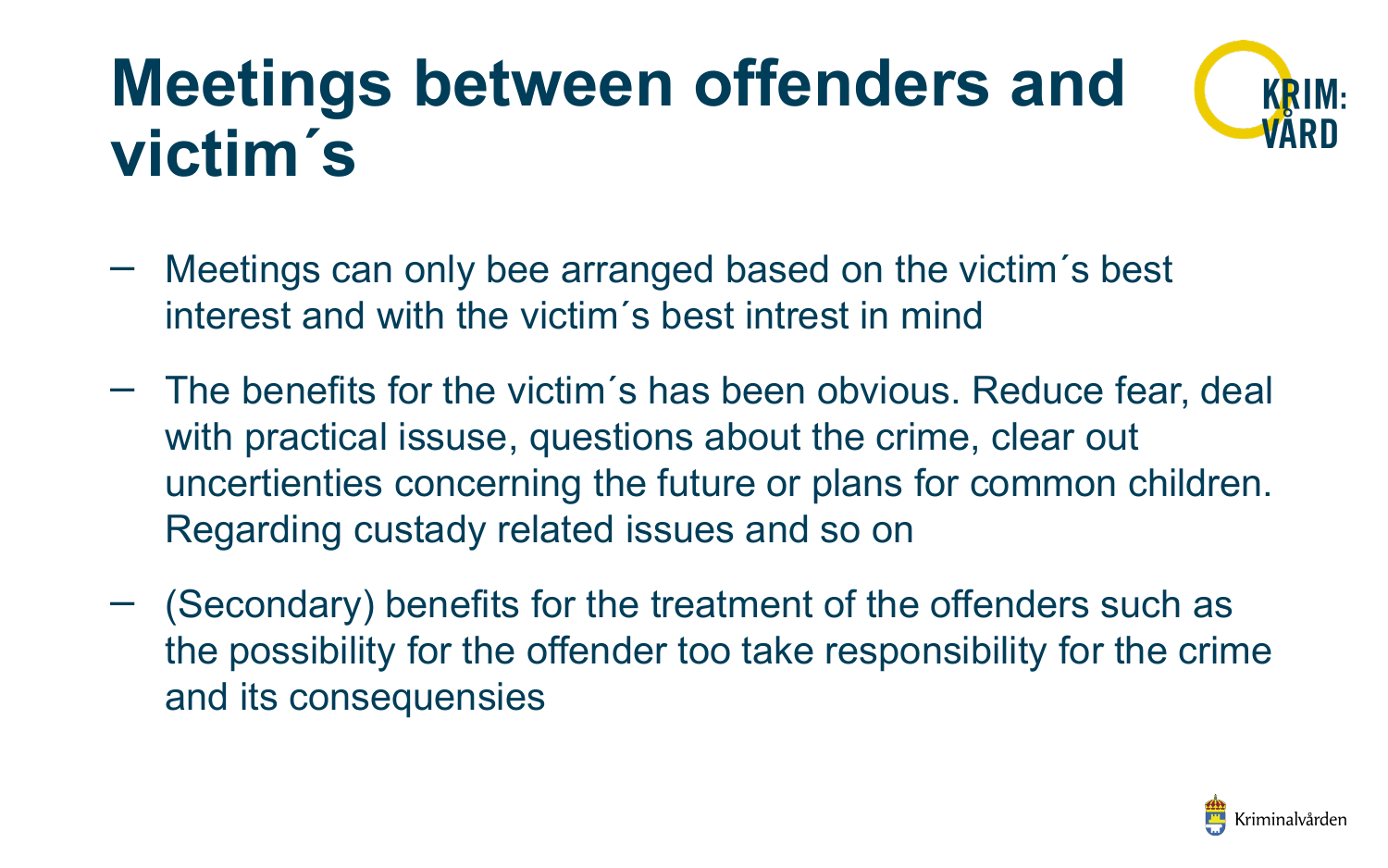#### **Case - Ricard Contact within the framework of victim information**



- Ricard is sentenced for depriving his ex-girlfriend of her life, due to his young age he was sentenced to a shorter prison term for his crime
- During the trial, he was perceived as emotionally turned off and cold
- The victim´s mother expressed a wish for some form of contact / communication with the client before he was realesed from prison.

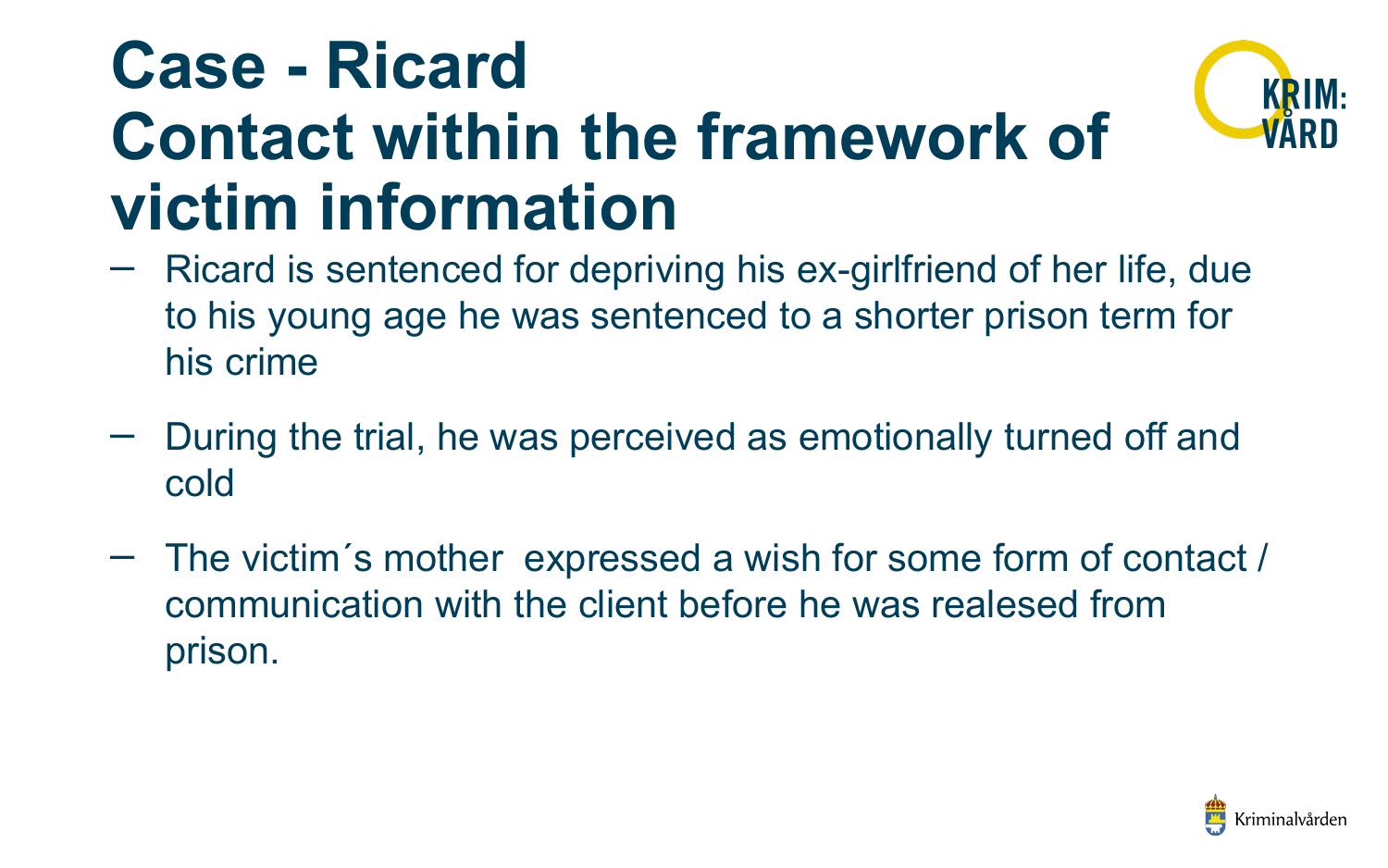

### **Case Ricard**

- The motive for the meeting was the number of clarifications, she had a desire to ask certain questions and get answers and end the contact with the offenders Ricard
- 5 people participated, 4 in the direct visitor room, one to support the mother in the room next door. The meeting was recorded
- What happened? Why? Some specific circumstances surrounding the crime

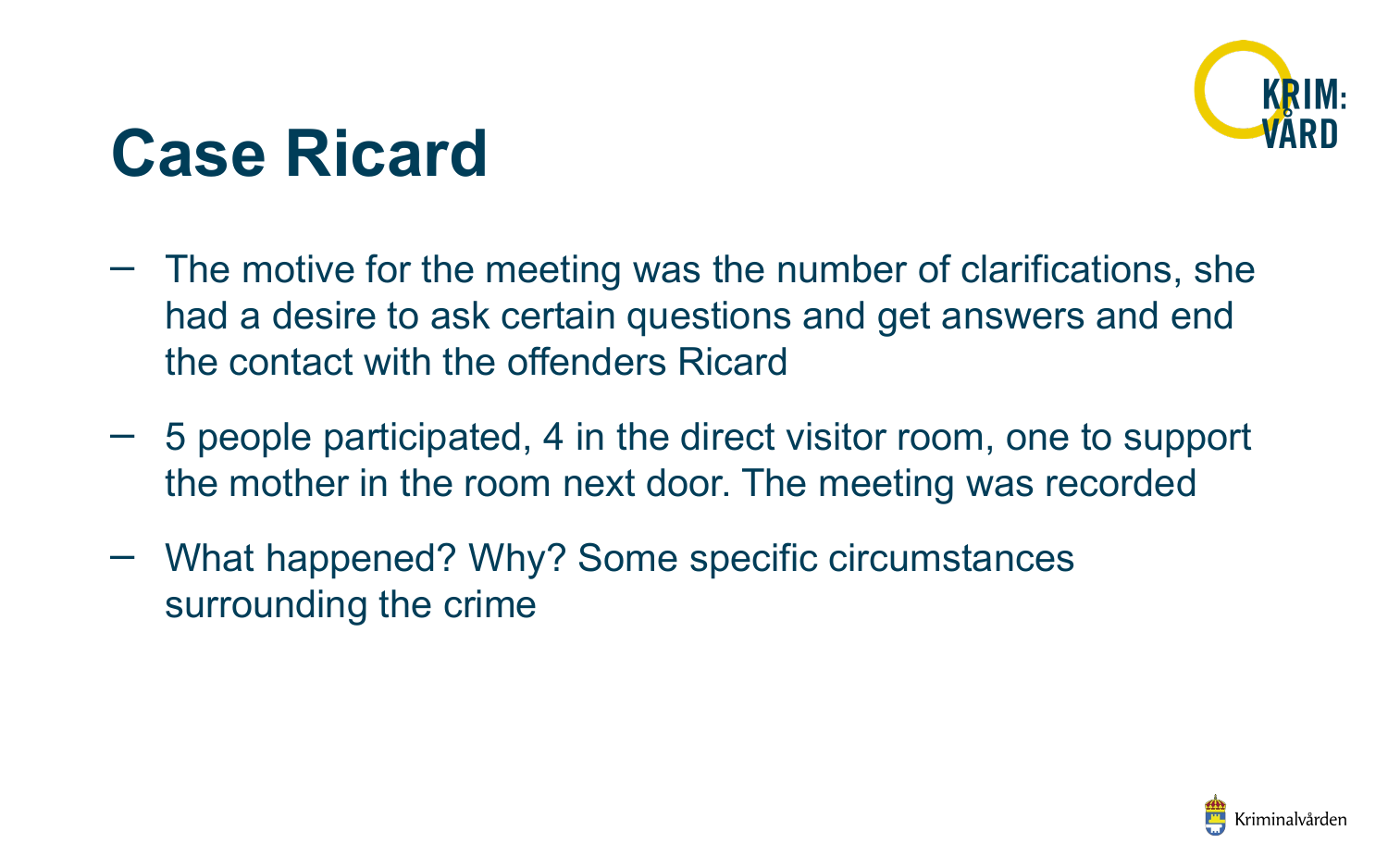

#### **Case Sven**

- An elderly Swedish man with a massive criminal record of sexual offending behaviour against children
- Sexual intrest in young girls -Sexual deviant
- Access to victim´s
- Context of incest

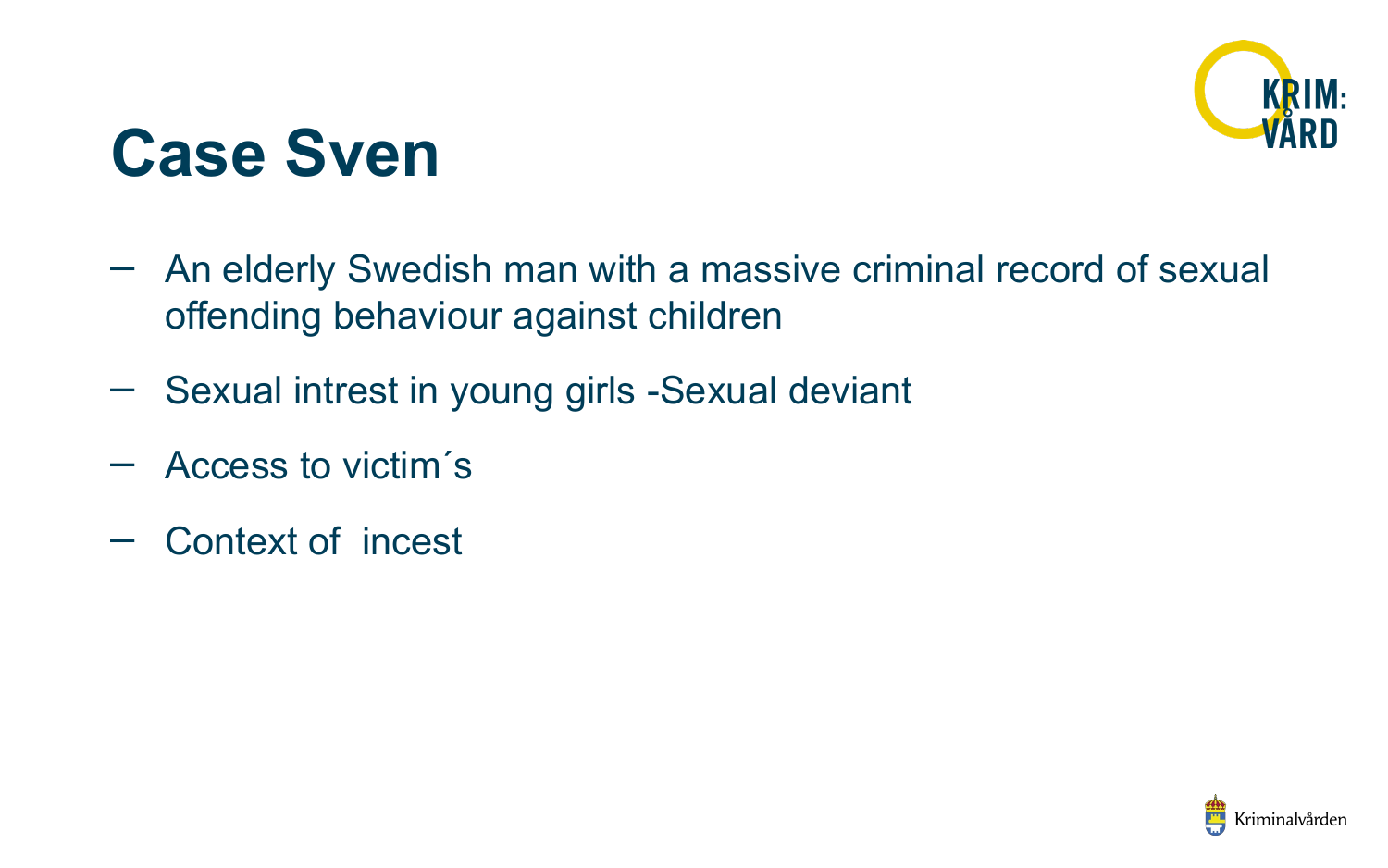

**Victim´s protection must be seen as a cohesive process ("read thread") throughout the offenders sentence and in all parts of the system**



#### **dialogue between the prison service units**

Vitims awareness in documentaton, treatment and risk management plan an so on…